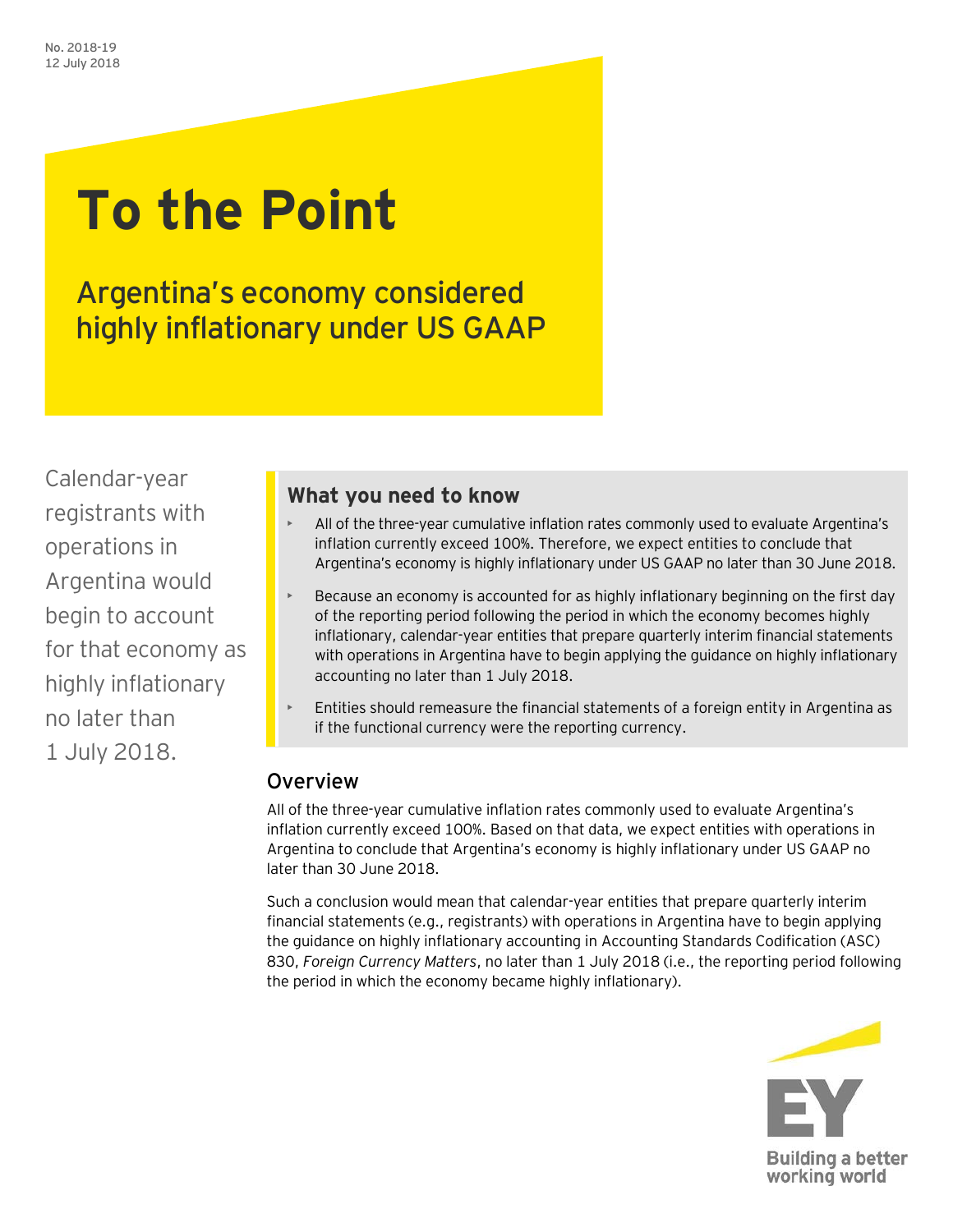### Background

Inflation in Argentina has been high for several years, and local inflation data has not been reported consistently. After declining for several months in 2017, inflation rates have spiked this year due, in part, to tariff adjustments in public services, the devaluation of the Argentine peso and significant increases in the official Argentine interest rate.

[A discussion document](https://www.thecaq.org/sites/default/files/caq_iptf_monitoring_inflation_2018-05.pdf) prepared by the Center for Audit Quality SEC Regulations Committee and its International Practices Task Force describes inflation data for Argentina through 30 April 2018. Considering this data and more recent data for May 2018, all of the three-year cumulative inflation rates commonly used to evaluate Argentina's inflation currently exceed 100%. The following table presents the trend:

| Three-year cumulative indices                     | 12/31/17 | 3/31/18 | 4/30/18 | 5/31/18 |
|---------------------------------------------------|----------|---------|---------|---------|
| Various indices used:                             | 106%     | 112%    | 116%    | 118%    |
| $CPI-GBA1$ (to December 2013)                     |          |         |         |         |
| IPCNu <sup>2</sup> (January 2014-October 2015)    |          |         |         |         |
| IPC-BA <sup>3</sup> (November 2015-April 2016)    |          |         |         |         |
| New CPI-GBA (May 2016-May 2017)                   |          |         |         |         |
| New National Index (from June 2017)               |          |         |         |         |
| Same as indices above, except IPC-SL <sup>4</sup> |          |         |         |         |
| replaces IPC-BA                                   | 104%     | 110%    | 114%    | 116%    |
| National Wholesale Price Index                    | 77%      | 95%     | 97%     | 109%    |

## Key considerations

To determine whether an economy is highly inflationary, the cumulative inflation rate should be calculated for the three years preceding the beginning of the reporting period (including interim reporting periods). Accounting Standards Codification (ASC) 830, *Foreign Currency Matters*, states "[i]f that calculation results in a cumulative inflation rate in excess of 100 percent, the economy shall be considered highly inflationary in all instances."

An economy is accounted for as highly inflationary under ASC 830 on the first day of the reporting period following the period in which the economy becomes highly inflationary. Therefore, a conclusion that Argentina's economy is highly inflationary as of 30 June 2018 would mean that calendar-year entities that prepare quarterly interim financial statements have to begin accounting for the economy as highly inflationary no later than 1 July 2018.

The financial statements of a foreign entity in a highly inflationary economy have to be remeasured as if the functional currency were the reporting currency.<sup>[5](#page-2-4)</sup> For example, if an Argentinian operation had an immediate parent with the US dollar as its reporting currency, the Argentinian operation would report its operations using the US dollar. The remeasurement process is intended to produce the same results as if the entity's books of record had been maintained in the reporting currency. Because the new functional currency would be the same as the reporting currency of the parent, the translation of the financial statements into the reporting currency would no longer be necessary.